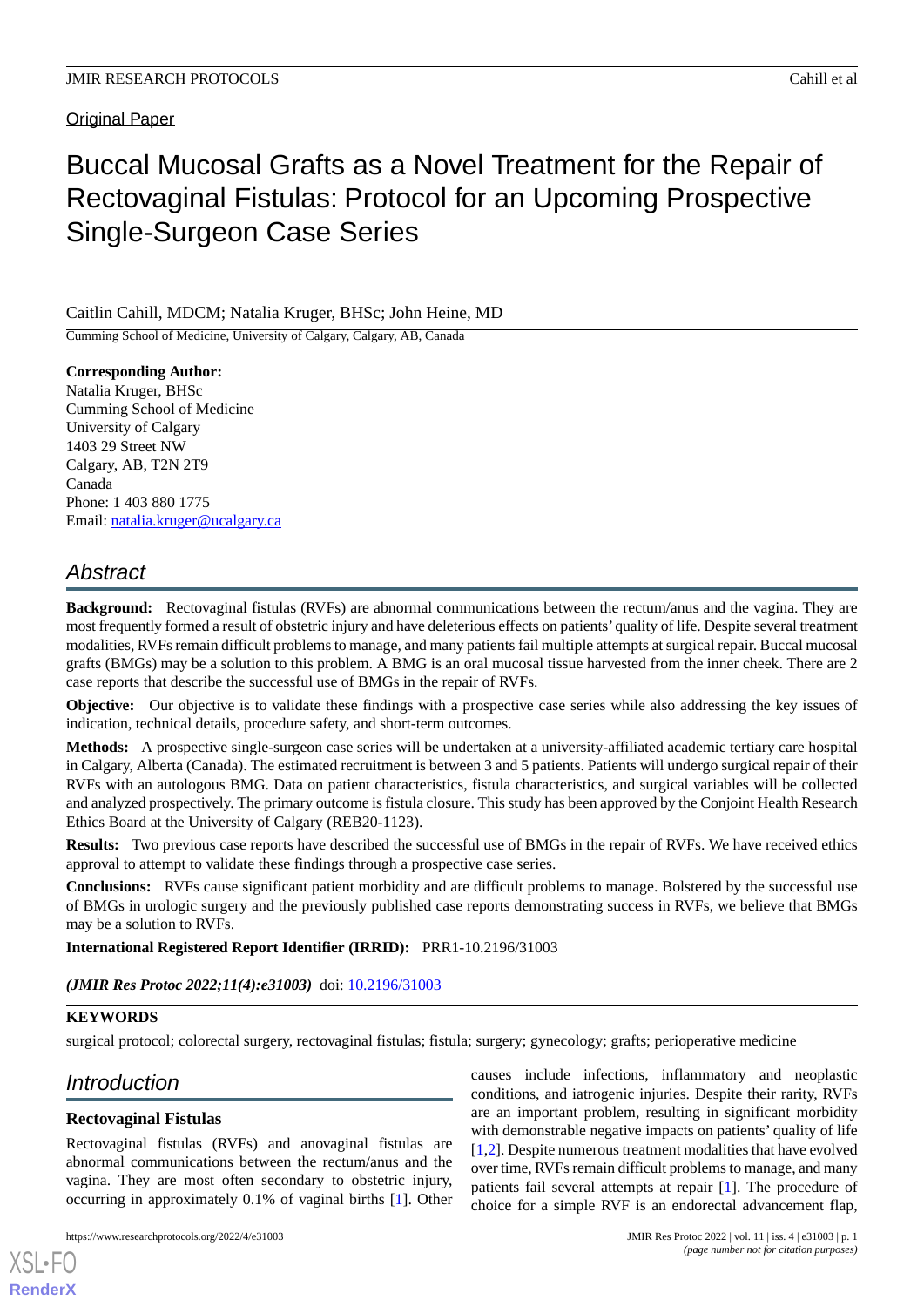with reported success rates in the range of 41%-78% [[2\]](#page-3-1). Recurrent and complex RVFs may require other surgical techniques, including fecal diversion, sphincteroplasty, muscle flaps, or even rectal resections [\(Multimedia Appendix 1\)](#page-3-2) [[3\]](#page-3-3). The variety of different techniques utilized in the surgical management of RVFs illustrates the complexity of this problem.

### **Buccal Mucosal Grafts**

A buccal mucosal graft (BMG) is an oral mucosal tissue harvested from the inner cheek or lower lip. It is frequently used for the repair of urethral defects, including rectourethral and vesicovaginal fistulae [\[4](#page-3-4)-[8\]](#page-3-5). This technique was popularized after 1992 and is the first-choice graft tissue for urethroplasty in the repair of male urethral strictures [\[4](#page-3-4),[9\]](#page-3-6) The use of oral mucosa is favored by urologists because of its similarities and compatibility with the mucosa of the urethral tract. The buccal mucosa is a nonkeratinized tissue, and its thick epithelium with vascular lamina propria gives it strength and adaptability to withstand the shearing forces in the mouth as well as defend against the microbial environment of the oral cavity [[10\]](#page-4-0). Complications from BMGs are rare. A systematic review found a 4% complication rate occurring at the buccal donor site—most commonly scarring and contracture. Bleeding and hematoma formation occurred in <1% of cases. Patients can expect to have mild pain and discomfort for up to 4 weeks postoperatively. Patients may have limited range of jaw opening, but most return to preoperative range within 4 weeks [[10\]](#page-4-0).

## **BMGs for RVFs**

A systematic review of the literature was undertaken to identify whether BMGs have previously been used in the repair of RVFs. The electronic databases of Ovid MEDLINE, Embase, Cochrane Library (Cochrane Database of Systematic Reviews, Cochrane Central Register of Controlled Trials), and CINAHL (all years) were systematically searched for studies reporting on BMGs used for RVFs. The following medical subject heading terms were used: rectovaginal fistula, rectovaginal fistul\* or recto-vaginal fistul\* or anorectal vaginal fistul\* or rectoneovaginal fistul\* or recto-neovaginal fistul\* or RVF or ARVF or AVF. All studies reporting on the use of BMGs for RVFs were considered eligible, and no restrictions were applied. Two case reports were identified:

- 1. In 2014, Grimsby et al [[11\]](#page-4-1) published the use of an autologous BMG in the repair of a recurrent iatrogenic RVF in a 4-year-old female. This patient's RVF was a complication of a Soave procedure for Hirschsprung disease and failed 1 repair attempt prior to the use of the BMG.
- 2. In 2019, Elmer-DeWitt et al [[12\]](#page-4-2) described the use of an autologous BMG to repair an iatrogenic RVF in a 64-year-old transgender woman. This patient had previously undergone a penile skin inversion neovaginoplasty, which was complicated by intraoperative rectal injury.

These 2 reports demonstrated the successful use of buccal mucosa as a graft repair for an RVF. To our knowledge, these are the only such published accounts. Additional details from these case reports can be found in Table S2 of [Multimedia](#page-3-7) [Appendix 2.](#page-3-7)

## **Idea, Development, Exploration, Assessment, Long-term Follow-up Framework for Surgical Innovation**

This protocol is modelled from the IDEAL (Idea, Development, Exploration, Assessment, Long-term follow-up) framework for surgical innovation, which describes the stages of optimal surgical innovation: idea, development, exploration, assessment, and long-term follow-up [\[13](#page-4-3)]. The goal of this framework is to improve the quality of research in surgical and interventional procedures.

## **Hypothesis and Objective**

We hypothesize that an autologous BMG can successfully repair an RVF. Our objective is to validate the findings of the aforementioned case reports while also reporting on the safety, short-term outcomes, and technical details of the procedure (in keeping with the IDEAL framework for surgical innovation [[13\]](#page-4-3)).

## *Methods*

## **Study Design**

This study is a prospective single-surgeon case series.

## **Ethics Approval**

This study has been approved by the Conjoint Health Research Ethics Board at the University of Calgary (REB20-1123).

## **Study Population and Recruitment**

Patients will be recruited by a colorectal surgeon from a university-affiliated academic tertiary care hospital in Calgary, Alberta (Canada). Given the rarity of RVFs, the estimated recruitment is between 3 and 5 patients. The inclusion criteria are as follows: (1) female patients with a clinical or imaging diagnosis of a rectovaginal or anovaginal fistula; (2) fistula resulting from obstetrical injury, infection, inflammatory bowel disease, or radiation; (3) any number of recurrent fistulas; (4) fistula  $\leq$ 2.5 cm diameter; and (5) adults  $\geq$ 18 years of age. The exclusion criteria are as follows: (1) fistula resulting from neoplasia and (2) fistula >2.5 cm. Patients who meet the inclusion criteria and none of the exclusion criteria will be offered the opportunity to participate in this study. They will be provided with all the relevant information for informed consent verbally and in writing. If they decide to participate, they will be asked to sign informed consent.

## **Surgical Technique**

## *Donor Site Harvest*

Buccal mucosa harvested from the inner cheek (vs lower lip) is recommended by the American Urological Association 2016 guidelines [\[4](#page-3-4)]. A local urologist experienced in BMGs will perform the buccal mucosal harvesting. [Multimedia Appendix](#page-3-8) [3](#page-3-8) describes our planned technique.

## *Fistula Repair*

The technique for fistula closure/graft implantation is developed from standard techniques and practices for advancement flap closures of RVFs in addition to the work from the original 2014

[XSL](http://www.w3.org/Style/XSL)•FO **[RenderX](http://www.renderx.com/)**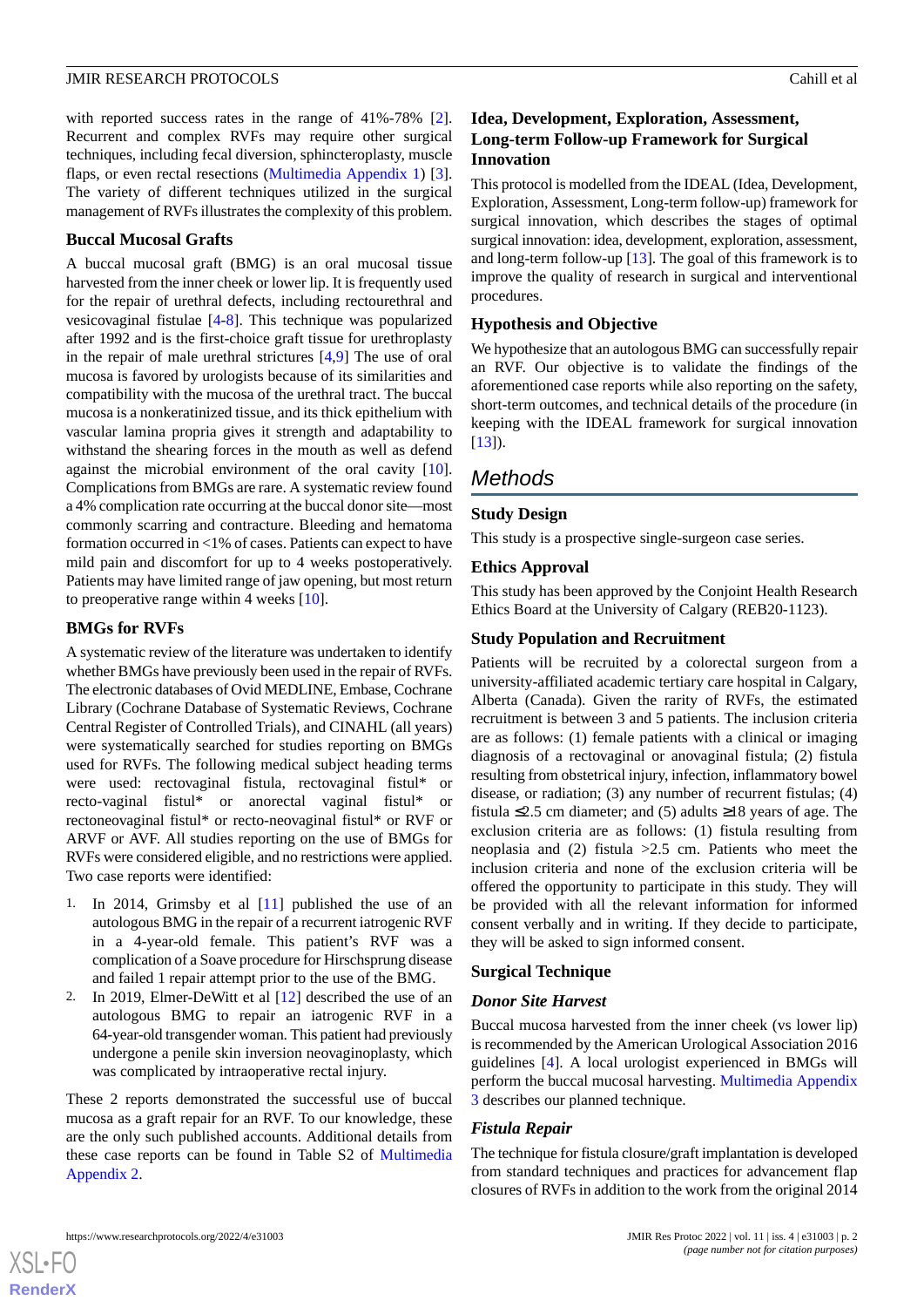case report [\[11\]](#page-4-1). The technique described in the 2019 case report [[12\]](#page-4-2) is less applicable, given the neovagina anatomy. [Multimedia](#page-3-9) [Appendix 4](#page-3-9) describes our planned technique.

## **Variables for Data Collection and Analysis**

The variables for data collection and analysis are described in [Textbox 1.](#page-2-0)

#### <span id="page-2-0"></span>**Textbox 1.** Variables in this study.

#### **Patient characteristics**

- Age
- BMI
- Number of vaginal deliveries and history of obstetrical injuries
- History of vaginal surgery
- History of anorectal surgery
- History of pelvic radiation
- Sphincter function (based on clinical examination and Cleveland Clinic Florida Fecal Incontinence Score [[14](#page-4-4)])

#### **Fistula characteristics**

- Etiology of fistula (eg, obstetrical, infectious, inflammatory, radiation, iatrogenic)
- Location (distance from anal verge)
- Size
- Previous attempts at repair

#### **Surgical variables**

- Size of buccal mucosal graft
- Operative time
- Variations in surgical technique (sequential reporting, with nature and timing of modifications reported)

#### **Outcome variables**

- Primary outcome:
	- Fistula closure at 2, 6, 12 weeks, and 1 year after the operation
- Secondary outcomes:
	- Postoperative complications, including donor site morbidity (Clavien-Dindo classification, [Multimedia Appendix 5](#page-3-10)).
	- Postoperative sphincter function (based on clinical examination and Cleveland Clinic Florida Fecal Incontinence Score [[14](#page-4-4)])

## *Results*

Two previous case reports have described the successful use of BMGs in the repair of RVFs. We have received ethics approval ([Multimedia Appendix 6](#page-3-11)) to attempt to validate these findings through a prospective case series. This study has been approved by the University of Calgary Conjoint Research Ethics Board (REB20-1123). Plans for dissemination include publication of our results upon completion.

## *Discussion*

RVFs cause significant patient morbidity and are difficult problems to manage, with frequent recurrences from failed attempts at surgical repair [\[1\]](#page-3-0). Bolstered by the successful use of BMGs in urologic surgery and the previously published case

reports demonstrating success in RVFs, we believe that BMGs may be a solution to RVFs. Historically, surgical innovation has been largely unstructured and variable, without adequate and timely evaluation [\[15\]](#page-4-5). This has been noted by some to have resulted in "persistent difficulties in obtaining high-quality evidence for surgical innovations" [[13\]](#page-4-3). In response, recommendations for the development and assessment of new interventions have been created in the form of the IDEAL framework [\[15](#page-4-5)]. The 2014 and 2019 case reports describing BMG utilization in the repair of an RVF are IDEAL stage 1 (innovation) studies. Our planned case series will take on the form of an IDEAL stage 2a (development) study. As such, we plan to follow the IDEAL recommendations, which are to address the key issues of procedure safety, short-term outcomes, indications, and technical details with potential modifications.

[XSL](http://www.w3.org/Style/XSL)•FO

**[RenderX](http://www.renderx.com/)**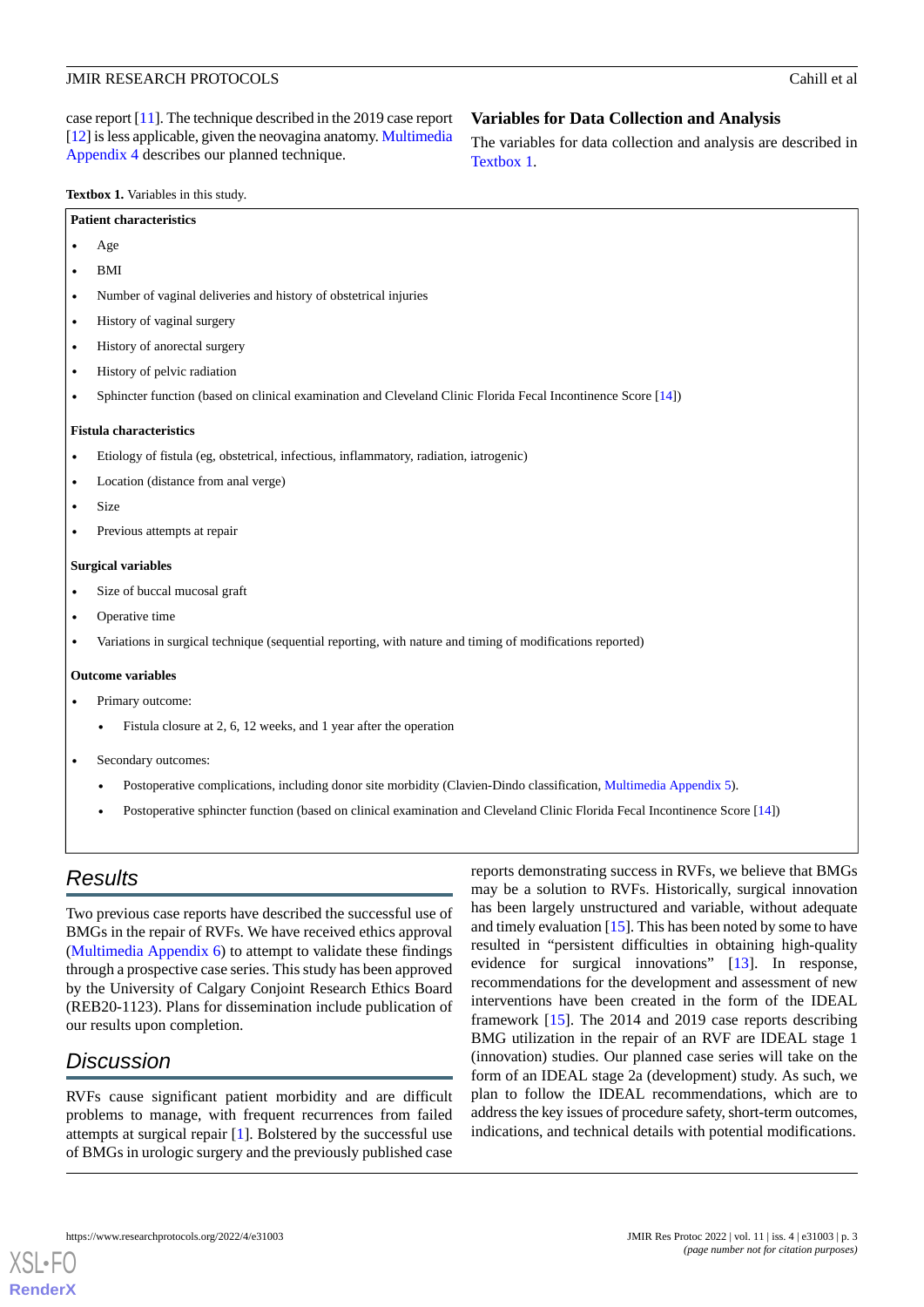## **Authors' Contributions**

CC was responsible for concept generation, drafting, and revision of protocol. She will assist in patient recruitment, surgical intervention, data collection and analysis, and ultimate manuscript drafting. NK drafted and revised the protocol. She will assist in patient recruitment, surgical intervention, data collection and analysis, and ultimate manuscript drafting. JH is the Principal Investigator and a colorectal surgeon. Patients will be recruited through JH's clinical practice. JH will be the primary operating surgeon in this upcoming case series.

## **Conflicts of Interest**

<span id="page-3-2"></span>None declared.

## **Multimedia Appendix 1**

<span id="page-3-7"></span>Table outlining rectovaginal fistula treatment options. [[DOCX File , 15 KB](https://jmir.org/api/download?alt_name=resprot_v11i4e31003_app1.docx&filename=18915c8c528498c69b0cafa5af5f2583.docx)-[Multimedia Appendix 1\]](https://jmir.org/api/download?alt_name=resprot_v11i4e31003_app1.docx&filename=18915c8c528498c69b0cafa5af5f2583.docx)

## **Multimedia Appendix 2**

<span id="page-3-8"></span>Table comparing known case reports using buccal mucosal graft as treatment for rectovaginal fistulas. [[DOCX File , 17 KB](https://jmir.org/api/download?alt_name=resprot_v11i4e31003_app2.docx&filename=d49d5abfddd5b9f7e0a8eb108454ccd2.docx)-[Multimedia Appendix 2\]](https://jmir.org/api/download?alt_name=resprot_v11i4e31003_app2.docx&filename=d49d5abfddd5b9f7e0a8eb108454ccd2.docx)

## **Multimedia Appendix 3**

<span id="page-3-9"></span>Buccal mucosal graft harvest information. [[DOCX File , 15 KB](https://jmir.org/api/download?alt_name=resprot_v11i4e31003_app3.docx&filename=62c3cf4551cee751eabba86c24d23ac4.docx)-[Multimedia Appendix 3\]](https://jmir.org/api/download?alt_name=resprot_v11i4e31003_app3.docx&filename=62c3cf4551cee751eabba86c24d23ac4.docx)

## **Multimedia Appendix 4**

<span id="page-3-10"></span>Buccal mucosal graft repair of rectovaginal fistula information. [[DOCX File , 14 KB](https://jmir.org/api/download?alt_name=resprot_v11i4e31003_app4.docx&filename=af7763ef343c10dc181189e0e5a5c044.docx)-[Multimedia Appendix 4\]](https://jmir.org/api/download?alt_name=resprot_v11i4e31003_app4.docx&filename=af7763ef343c10dc181189e0e5a5c044.docx)

## **Multimedia Appendix 5**

<span id="page-3-11"></span>Clavien-Dindo classification system. [[DOCX File , 232 KB-Multimedia Appendix 5\]](https://jmir.org/api/download?alt_name=resprot_v11i4e31003_app5.docx&filename=a4cfbe9babffdb4a5ccaf5256fc61f76.docx)

## **Multimedia Appendix 6**

<span id="page-3-0"></span>Ethics approval. [[DOCX File , 449 KB-Multimedia Appendix 6\]](https://jmir.org/api/download?alt_name=resprot_v11i4e31003_app6.docx&filename=ad9ddc7f6d695baef6a67a6022003ea9.docx)

## <span id="page-3-3"></span><span id="page-3-1"></span>**References**

- <span id="page-3-4"></span>1. Saur N, Bleier J. The Management of Rectovaginal Fistula. Current Surgical Therapy, Twelfth Edition. Philadelphialsevier 2017:E-8. [doi: [10.1016/b978-1-4377-0823-3.10060-8\]](http://dx.doi.org/10.1016/b978-1-4377-0823-3.10060-8) [Medline: [20011383](http://www.ncbi.nlm.nih.gov/entrez/query.fcgi?cmd=Retrieve&db=PubMed&list_uids=20011383&dopt=Abstract)]
- 2. Leroy A, Azais H. Giraudet. Assessment of quality of life and symptoms before and after surgical management of rectovaginal fistula. Advances in Urology 2017;27:4-237. [doi: [10.1016/b978-1-4377-0823-3.10060-8\]](http://dx.doi.org/10.1016/b978-1-4377-0823-3.10060-8) [Medline: [28065390\]](http://www.ncbi.nlm.nih.gov/entrez/query.fcgi?cmd=Retrieve&db=PubMed&list_uids=28065390&dopt=Abstract)
- 3. Vogel J, Johnson E, Morris A. Clinical Practice Guideline for the Management of Anorectal Abscess, Fistula-in-Ano, and Rectovaginal Fistula. Dis Colon Rectum 2016;59:1117-1133. [Medline: [27824697](http://www.ncbi.nlm.nih.gov/entrez/query.fcgi?cmd=Retrieve&db=PubMed&list_uids=27824697&dopt=Abstract)]
- 4. Wessells H, Angermeier K, Elliott S. Male urethral stricture: AUA guideline. American Urological Association Education and Research. 2016. URL:<https://www.auanet.org/guidelines/guidelines/urethral-stricture-guideline> [accessed 2022-04-18]
- <span id="page-3-5"></span>5. Hadzi-Djokic J, Pejcic T, Stamenkovic V, Petrovic M, Acimovic M. Buccal mucosal graft interposition in the treatment of recurrent vesicovaginal fistula: A report on two cases. Taiwan J Obstet Gynecol 2015 Dec;54(6):773-775 [\[FREE Full](https://linkinghub.elsevier.com/retrieve/pii/S1028-4559(15)00240-5) [text](https://linkinghub.elsevier.com/retrieve/pii/S1028-4559(15)00240-5)] [doi: [10.1016/j.tjog.2015.10.008](http://dx.doi.org/10.1016/j.tjog.2015.10.008)] [Medline: [26701001\]](http://www.ncbi.nlm.nih.gov/entrez/query.fcgi?cmd=Retrieve&db=PubMed&list_uids=26701001&dopt=Abstract)
- <span id="page-3-6"></span>6. Fine R, Reda EF, Zelkovic P, Gitlin J, Freyle J, Franco I, et al. Tunneled buccal mucosa tube grafts for repair of proximal hypospadias. J Urol 2015 May;193(5 Suppl):1813-1817. [doi: [10.1016/j.juro.2014.10.093\]](http://dx.doi.org/10.1016/j.juro.2014.10.093) [Medline: [25817150\]](http://www.ncbi.nlm.nih.gov/entrez/query.fcgi?cmd=Retrieve&db=PubMed&list_uids=25817150&dopt=Abstract)
- 7. Spahn M, Vergho D, Riedmiller H. Iatrogenic recto-urethral fistula: perineal repair and buccal mucosa interposition. BJU Int 2009;103(2):242-246. [doi: [10.1111/j.1464-410x.2008.08002.x\]](http://dx.doi.org/10.1111/j.1464-410x.2008.08002.x)
- 8. Kaufman DA, Zinman LN, Buckley JC, Marcello P, Browne BM, Vanni AJ. Short- and Long-term Complications and Outcomes of Radiation and Surgically Induced Rectourethral Fistula Repair With Buccal Mucosa Graft and Muscle Interposition Flap. Urology 2016 Dec;98:170-175. [doi: [10.1016/j.urology.2016.06.065](http://dx.doi.org/10.1016/j.urology.2016.06.065)] [Medline: [27538801\]](http://www.ncbi.nlm.nih.gov/entrez/query.fcgi?cmd=Retrieve&db=PubMed&list_uids=27538801&dopt=Abstract)
- 9. Lumen N, Oosterlinck W, Hoebeke P. Urethral reconstruction using buccal mucosa or penile skin grafts: systematic review and meta-analysis. Urol Int 2012;89(4):387-394 [\[FREE Full text\]](https://www.karger.com?DOI=10.1159/000341138) [doi: [10.1159/000341138](http://dx.doi.org/10.1159/000341138)] [Medline: [22889835\]](http://www.ncbi.nlm.nih.gov/entrez/query.fcgi?cmd=Retrieve&db=PubMed&list_uids=22889835&dopt=Abstract)

[XSL](http://www.w3.org/Style/XSL)•FO **[RenderX](http://www.renderx.com/)**